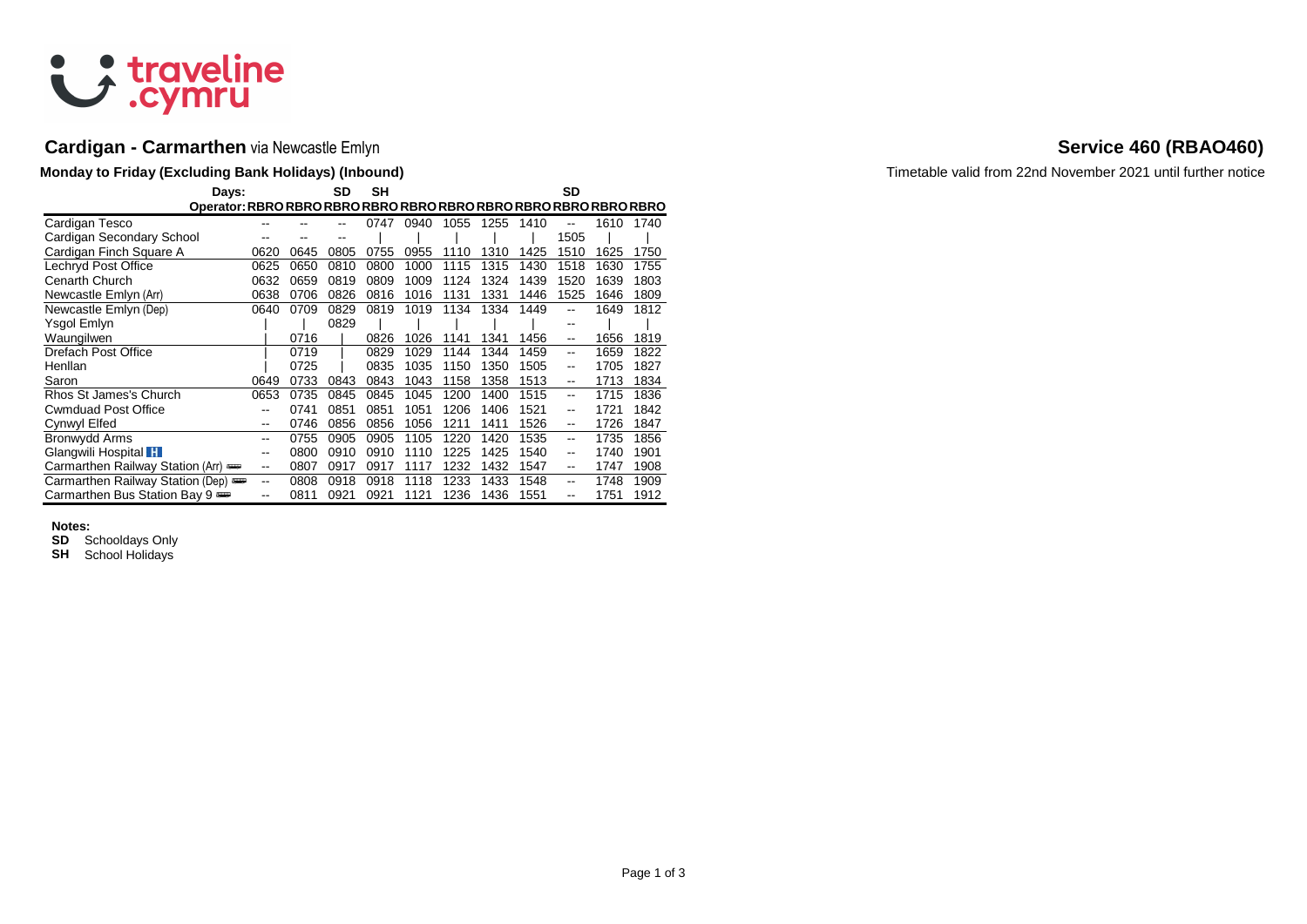

# **Carmarthen - Cardigan** via Newcastle Emlyn **Service 460 (RBAO460) Service 460 (RBAO460)**

## **Monday to Friday (Excluding Bank Holidays) (Outbound) Timetable valid from 22nd November 2021 until further notice**

| Days:                              |      |      |      |      |      | SD   | SН   |      |      |      |
|------------------------------------|------|------|------|------|------|------|------|------|------|------|
|                                    |      |      |      |      |      |      |      |      |      |      |
| Carmarthen Railway Station         | --   | 0808 | 0918 | 1118 | 1233 | 1433 | 1433 | 1605 | 1805 | 1909 |
| Carmarthen Bus Station Bay 9 (Arr) | --   | 0811 | 0921 | 1121 | 1236 | 1436 | 1436 | 1608 | 1808 | 1912 |
| Carmarthen Bus Station Bay 9 (Dep) | --   | 0815 | 0930 | 1130 | 1245 | 1445 | 1445 | 1615 | 1815 | 1915 |
| Glangwili Hospital H               | --   | 0823 | 0938 | 1138 | 1253 | 1453 | 1453 | 1623 | 1823 | 1921 |
| Bronwydd Arms                      | --   | 0827 | 0942 | 1142 | 1257 | 1457 | 1457 | 1627 | 1827 | 1924 |
| Cynwyl Elfed                       |      | 0837 | 0952 | 1152 | 1307 | 1507 | 1507 | 1637 | 1837 | 1933 |
| <b>Cwmduad Post Office</b>         | --   | 0842 | 0957 | 1157 | 1312 | 1512 | 1512 | 1642 | 1842 | 1937 |
| Rhos St James's Church             | 0655 | 0847 | 1002 | 1202 | 1317 | 1517 | 1517 | 1647 | 1847 | 1940 |
| Saron                              | 0659 | 0850 | 1006 | 1206 | 1321 | 1521 | 1521 | 1651 | 1851 | 1943 |
| Henllan                            | 0707 | 0859 | 1014 | 1214 | 1329 | 1529 | 1529 | 1659 | 1859 | 1950 |
| Drefach Square                     | 0712 | 0904 | 1019 | 1219 | 1334 | 1534 | 1534 | 1704 | 1904 | 1954 |
| Post Office                        | 0714 | 0906 | 1021 | 1221 | 1336 | 1536 | 1536 | 1706 | 1906 | 1955 |
| Newcastle Emlyn (Arr)              | 0722 | 0915 | 1030 | 1230 | 1345 | 1545 | 1545 | 1715 | 1915 | 2005 |
| Newcastle Emlyn (Dep)              | 0725 | 0918 | 1033 | 1233 | 1348 | 1548 | 1548 | 1718 | 1918 | 2005 |
| Ysgol Emlyn                        |      |      |      |      |      | 1549 |      |      |      |      |
| <b>Cenarth Post Office</b>         | 0730 | 0923 | 1038 | 1238 | 1353 | 1558 | 1553 | 1723 | 1923 | 2010 |
| Lechryd Post Office                | 0739 | 0932 | 1047 | 1247 | 1402 | 1607 | 1602 | 1732 | 1932 | 2017 |
| Cardigan Tesco                     | 0747 | 0940 | 1055 | 1255 | 1410 | 1615 | 1610 | 1740 | 1940 | 2025 |
| Cardigan Finch Square A            | 0751 | 0944 | 1059 | 1259 | 1414 | 1619 | 1614 | 1744 | 1944 | 2030 |

### **Notes:**

**SD** Schooldays Only

**SH** School Holidays